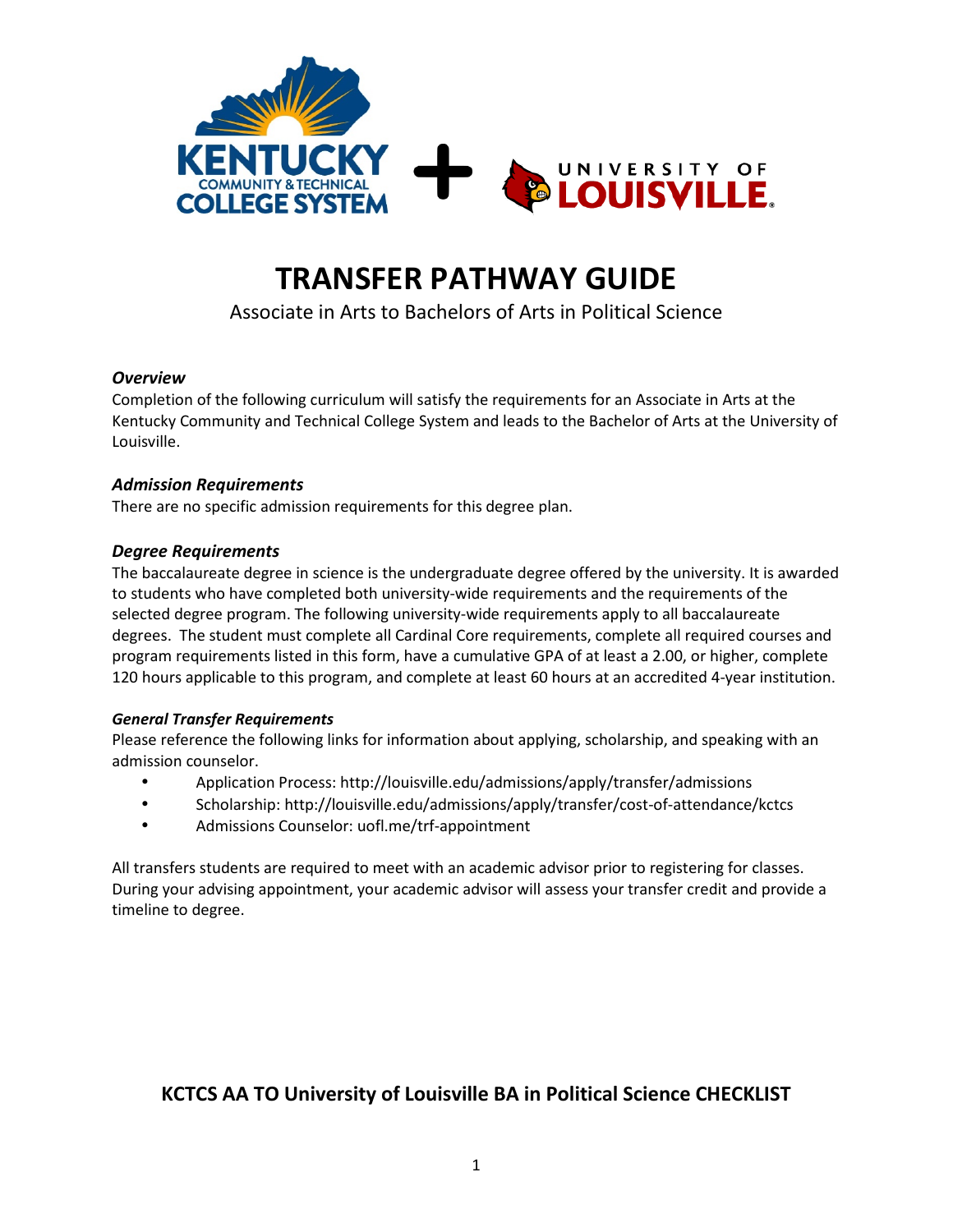## **Kentucky Community and Technical College System**

| <b>KCTCS</b><br>Course | <b>Course or Category</b>                                 | <b>Credits</b> | <b>UofL</b><br><b>Course</b>            | Completed |
|------------------------|-----------------------------------------------------------|----------------|-----------------------------------------|-----------|
| <b>ENG 101</b>         | Writing I                                                 | 3              | <b>ENGL 101</b>                         |           |
| <b>ENG 102</b>         | Writing II                                                | 3              | <b>ENGL 102</b>                         |           |
| COM XXX                | <b>Oral Communication</b>                                 | 3              | <b>COMM XXX</b>                         |           |
| <b>POL 101</b>         | American Government                                       | 3              | <b>POLS 201</b>                         |           |
| <b>POL 235</b>         | World Politics (CS)                                       | 3              | <b>POLS 330</b>                         |           |
| <b>ECO 202</b>         | <b>Macroeconomics</b>                                     | 3              | <b>ECON 202</b>                         |           |
| HIS XXX                | Heritage Course (HIS 101, 102, 108 or 109<br>recommended) | 3              | <b>HIST 101,</b><br>102, 211, or<br>212 |           |
| TBS XXX                | <b>Humanities</b>                                         | 3              | A/H XXX                                 |           |
| TBS XXX                | Natural Science w/ a Lab                                  | 4              | S and SL XXX                            |           |
| TBS XXX                | <b>Quantitative Reasoning</b>                             | 3              | TBD XXX                                 |           |
| TBS XXX                | Additional Natural Science or Quantitative<br>Reasoning   | 3              | TBD XXX                                 |           |
|                        | <b>Subtotal General Education Core Courses</b>            | 34             |                                         |           |

**Category 1: KCTCS General Education Core Requirements (34 hours)**

TBS XXX means to be selected by KCTCS student.

TBD XXX means to be determined by UofL based on course selected.

One of the KCTCS courses must be selected from the KCTCS identified Cultural Studies course list, indicate by placing (CS) next to the course name.

**Category 2: KCTCS AA Requirements (6 hours)**

| <b>KCTCS</b><br>Course | <b>Course or Category</b>                                       | <b>Credits</b> | UofL<br>Course  | Completed |
|------------------------|-----------------------------------------------------------------|----------------|-----------------|-----------|
| <b>POL 255</b>         | <b>State Government</b>                                         |                | <b>POLS 306</b> |           |
| <b>TBS XXX</b>         | Additional AA General Education course<br>(POL 210 recommended) |                | TBD XXX         |           |
|                        | <b>Subtotal AA/AS Requirement Courses</b>                       |                |                 |           |

## **Category 3: KCTCS Electives (21 hours)**

| <b>KCTCS</b><br>Course | <b>Course or Category</b>                                    | <b>Credits</b> | UofL<br>Course | <b>Completed</b> |
|------------------------|--------------------------------------------------------------|----------------|----------------|------------------|
| DIL XXX                | Digital Literacy                                             | $0 - 3$        |                |                  |
| <b>FYE XXX</b>         | First-Year Experience                                        | $0 - 3$        |                |                  |
| TBS XXX                | Elective                                                     | 3              | TBD XXX        |                  |
| TBS XXX                | Foreign Language (all 4 must be in same<br>area) or elective | 4              | <b>TBD XXX</b> |                  |
| TBS XXX                | Foreign Language (all 4 must be in same<br>area) or elective | 4              | TBD XXX        |                  |
| TBS XXX                | Foreign Language (all 4 must be in same<br>area) or elective | 3              | TBD XXX        |                  |